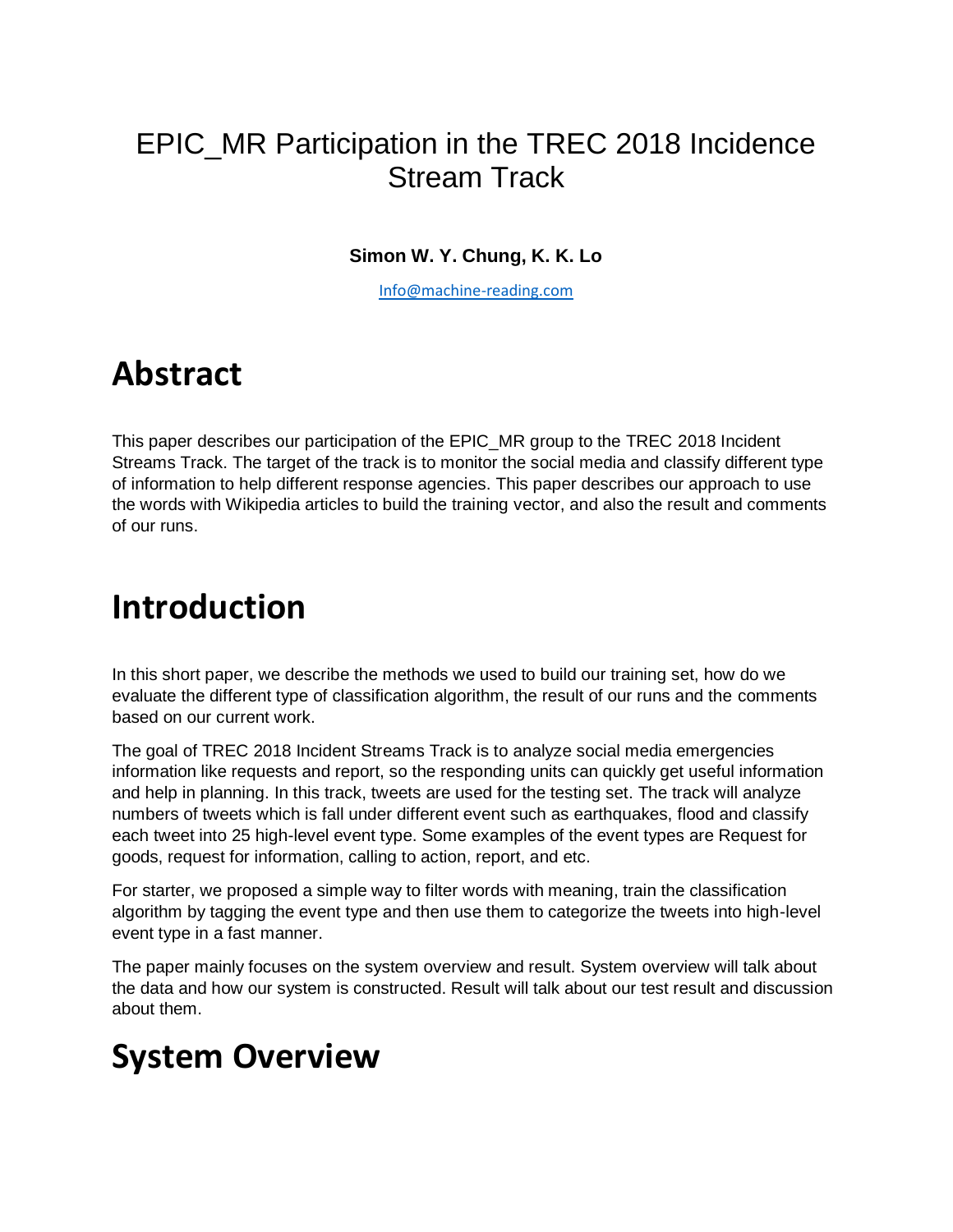#### **Data Collection**

All topic, information type and tweets data are provided by task coordinators. There are 6 topics with around 1.3k tweets for training and 15 topics with around 22k tweets for testing. The system classifies the tweets into 25 high level types.

#### **Training**

To make the dataset (the tweets) more meaningful for training, we do a couple of adjustment to the words. First, we remove punctuation and non-alphanumeric characters to create an English only training set in order to reduce complexity and improve accuracy. Second, we make all characters to normalize the word forms. Third, we filtered out the common English stop words which is provided by nltk library and some self-defined stop word such as "RT, meaning retweet" as these words are less meaningful to our system. Fourth, strings like URL are also filtered out as they are also relatively less meaningful to the message.

The remaining are the words we are interested in and relatively meaningful. However, some words are meaningless with phrases. We decided to combine those words into 2-gram and 3 gram combinations to find possible combinations. For the 2-gram and 3-gram combinations, we search those possible phrases with Wikipedia knowledge base to see if there are any matches. For those phrases with Wikipedia matches, we regard them as meaningful phrase and mark them as new words. Combining the original words and possible phrases, we use them to train as our training vector.

For the training, we used different models to test for accuracy. They include CART (Classification and Regression Trees), Gaussian Naive Bayes, Neural network Multi-layer Perceptron, Nearest Centroid, Random Forest Classifier, Gradient Boosting Classifier. All the training and fitting are run using sklearn python library.

#### **Model Selection**

With different model, we use the training dataset to evaluate its accuracy. We pick 80% of data to train and another 20% to fit. The result shows that CART (Classification and Regression Trees) and Random Forest Classifier have relatively higher and similar accuracy comparing to the others. Therefore, for the real data set, we decided to use CART and Random Forest Classifier with different number of trees to our final learning.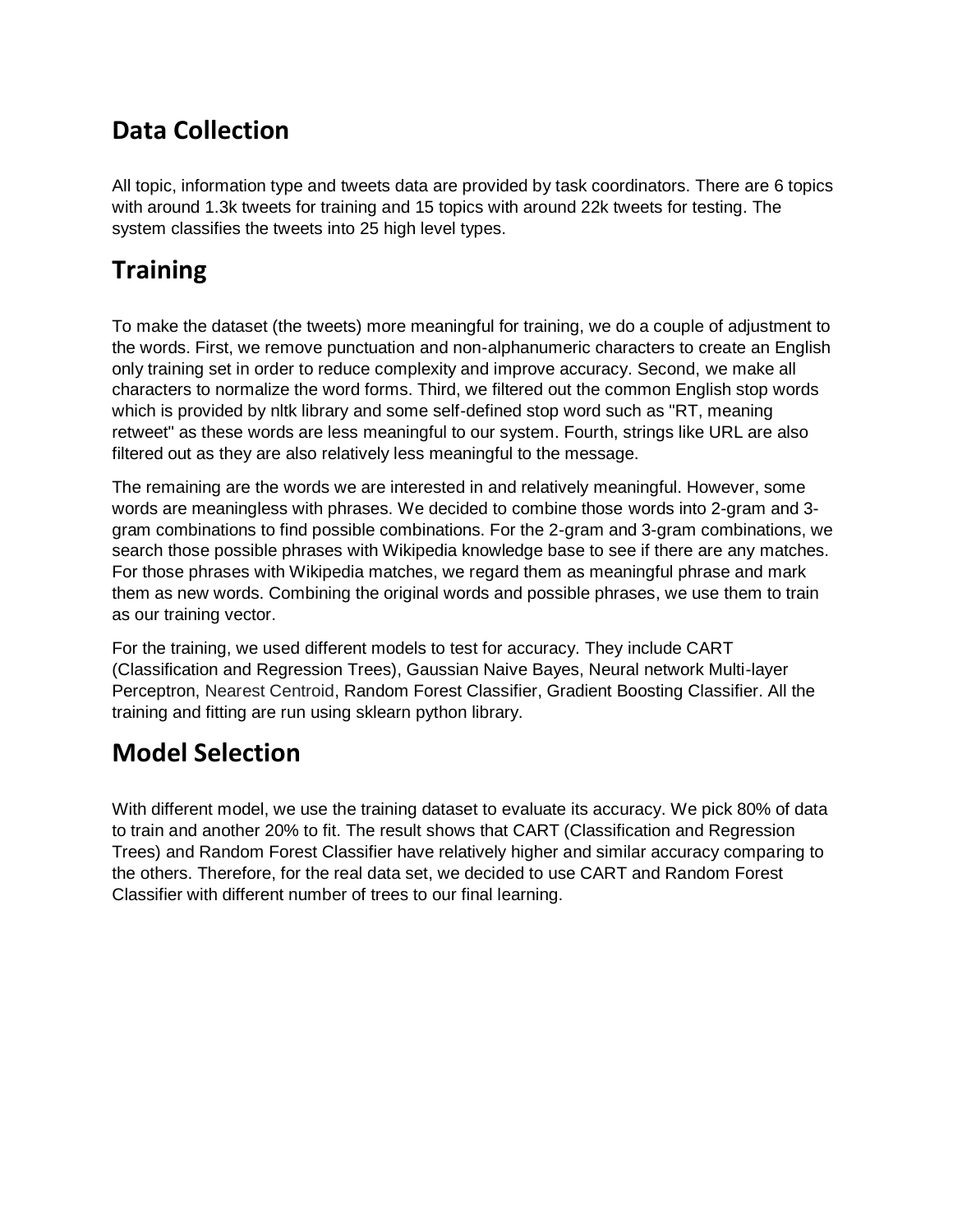# **Result**

Below is our submitted run performance.

| (Multi-type)                                                                      | Median | <b>CART</b> | <b>RF</b> | <b>RF</b> | <b>RF</b> |
|-----------------------------------------------------------------------------------|--------|-------------|-----------|-----------|-----------|
| Information<br><b>Type Precision</b><br>(positive class,<br>multi-type,<br>macro) | 0.1827 | 0.1401      | 0.1446    | 0.1625    | 0.1496    |
| Information<br><b>Type Recall</b><br>(positive class,<br>multi-type,<br>macro)    | 0.0784 | 0.0674      | 0.0647    | 0.0645    | 0.0712    |
| Information<br>Type F1<br>(positive class,<br>multi-type,<br>macro)               | 0.0825 | 0.0819      | 0.0673    | 0.0672    | 0.0873    |
| Information<br>Type Accuracy<br>(overall, multi-<br>type, macro)                  | 0.8993 | 0.8952      | 0.9005    | 0.9004    | 0.8964    |
| (Any-type)                                                                        |        |             |           |           |           |
| Information<br><b>Type Precision</b><br>(any valid<br>type, micro)                | 0.3978 | 0.3339      | 0.4415    | 0.4401    | 0.3514    |
| <b>Information</b><br><b>Type Recall</b><br>(any valid<br>type, micro)            | 0.6165 | 0.6004      | 0.5502    | 0.5502    | 0.6064    |
| Information<br>Type F1 (any<br>valid type,<br>micro)                              | 0.4775 | 0.4291      | 0.4899    | 0.4890    | 0.4449    |
| Information<br><b>Type Accuracy</b><br>(any valid<br>type, micro)                 | 0.3385 | 0.2876      | 0.3533    | 0.3525    | 0.3018    |